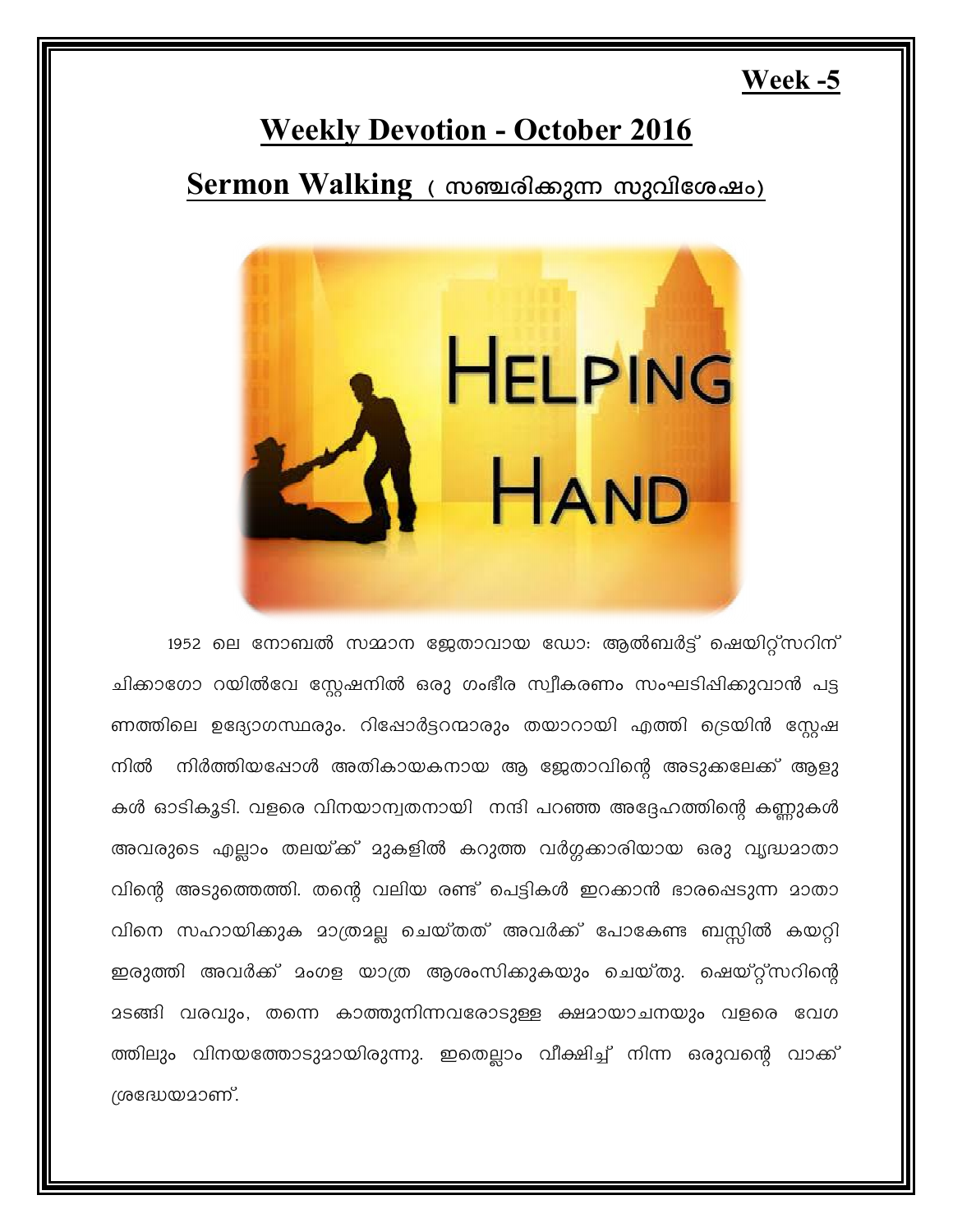" That's the first time, I ever saw a sermon walking". ഇതാണ് യഥാർത്ഥ സുവിശേഷം ഇന്ന് മുറിവേറവരെ കാണാതെ പോകുകയോ, ഫോട്ടോ എടുത്ത് പര സ്യദാക്കുന്നവരെയോ, ദോഷണക്കാരെയോ ഒക്കെയാണ് നാം കാണുന്നത്. സുവി ശേഷം സൗജന്യമാണ്. അവൻ സകലതും സൗജന്യമായി തന്നു, സൗജന്യമായി പ്രവർത്തിച്ചു. മറ്റുള്ളവരെ സഹായിക്കുവാൻ കഴിയുമ്പോൾ ചെയ്യാതിരിക്കരുത് എന്ന് വചനം വ്യക്തമാക്കുന്നു. ക്രിസ്തുവിന്റെ വാക്കുകൾ പൂർണ്ണമായി അനുസരി ക്കുന്നവനാണ് യഥാർത്ഥ സുവിശേഷകൻ, സത്യസുവിശേഷം ഉള്ളിലുള്ളവന് പാടു വാൻ പുതിയ പാട്ടും, കുടിക്കുവാൻ ജീവജലവും, ഭക്ഷിപ്പാൻ ജീവമന്നയും ഉണ്ട്, കൂടാതെ സത്യസുവിശേഷം ഉള്ളിലുള്ളവന് വഴിയിൽ ഒരു സഹായിയായി ദൈവം തന്റെ ദുതനെ അയയ്ക്കുകയും ചെയ്യും.

> ഇന്ന് സത്യസുവിശേഷം ഹൃദയത്തിലു ള്ളവരേക്കാൾ, കൂടുതൽ പേര് വ്യാജസുവി ശേഷം ഉള്ളിൽ സ്വീകരിച്ചവരാണ്. വ്യാജസുവി ശേഷവും, ദുഷ്ടന്റെ പ്രവർത്തിയും വർദ്ധി ക്കുന്ന ഒരു കാലയളവാണ് ഇത്. ഗലാ : (1:6-10) വരെയുള്ള വാക്യങ്ങളിൽ ക്രിസിതു വിന്റെ സുവിശേഷം മറിച്ചു കളയുന്ന വ്യാജന്മാ രെഷറ്റി പറയുന്നുണ്ട്. പ്രായമുള്ളവരെ ബഹു <u>ാ</u>നിക്കുന്നതുപോലെ മറ്റുള്ളവരുടെ വിഷമത കൾ ഓർത്ത് അവരെ പ്രാർത്ഥനയിൽ ഓർക്കു

Let us not lose heart in doing good, for in due time we will reap if we do not grow weary.  $\sim$ Galatians 6:9 $\sim$ 

ന്നതും വചനാനുസൃതമാണ്.

ദമസ്ക്കോസിന്റെ പടിവാതിൽക്കലെ ദർശനത്തിൽ വച്ച് യേശുവുമായി ആരംഭിച്ച ബന്ധം ജീവിതാവസാനം വരെ പൗലോസ് സൂക്ഷിച്ചു. ക്രിസ്ത്യനികളായ സക ലർക്കും മാതൃകയായി സുവിശേഷ വേലയ്ക്കാവശ്യമായ കാര്യങ്ങൾ വാമൊഴി യായും വരമൊഴിയായും നമുക്ക് നൽകുക മാത്രമല്ല യഥാർത്ഥ മാതൃകയായിത്തീ രുകയും ചെയ്തു ഗലാ $:(6:17)$  ൽ കാണുന്നു. " ഞാൻ യേശുവിന്റെ ചൂടടയാളം